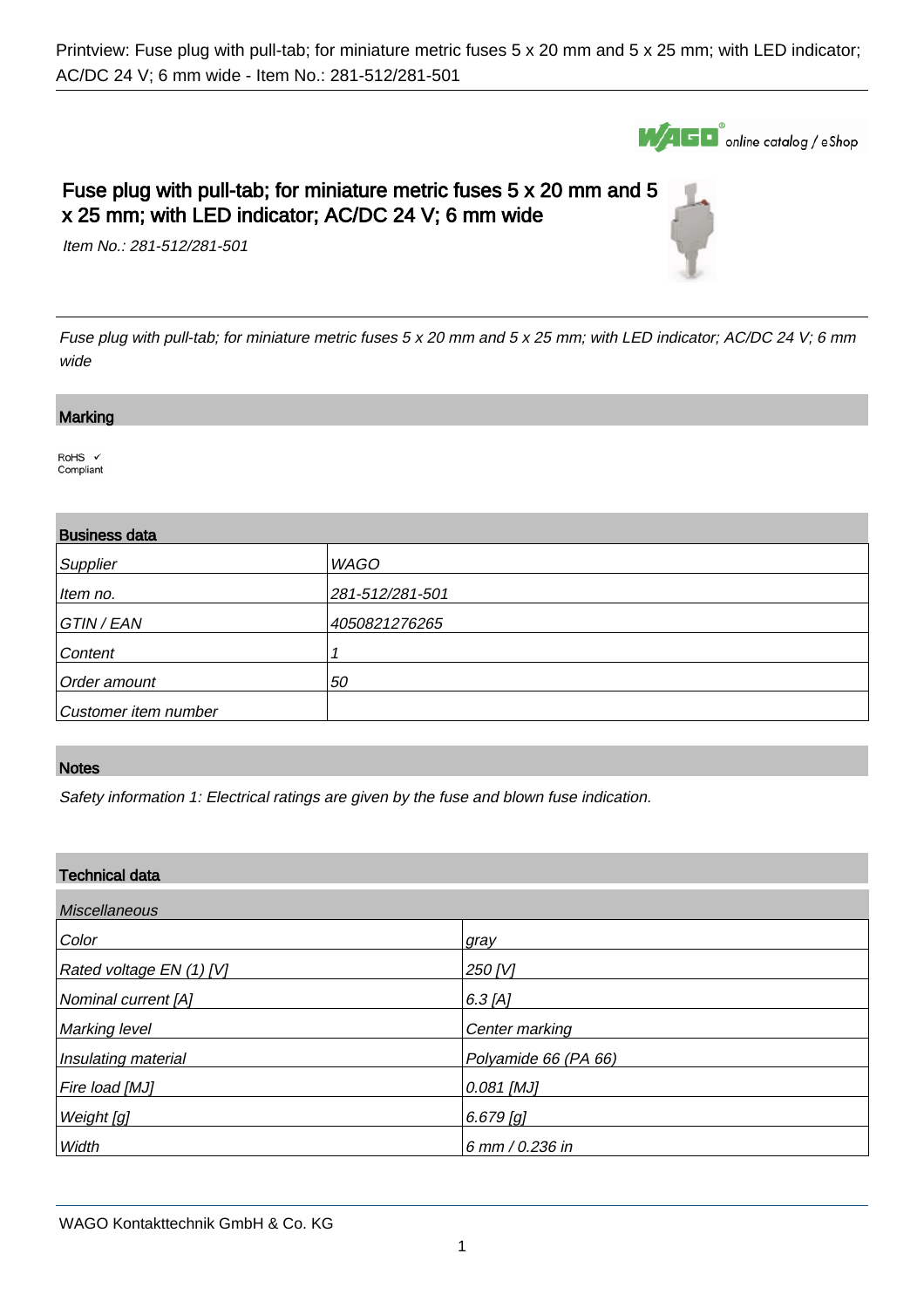| <b>Technical data</b> |                                                |
|-----------------------|------------------------------------------------|
| Safety information 2  | Leakage current in case of blown fuse: 5  20mA |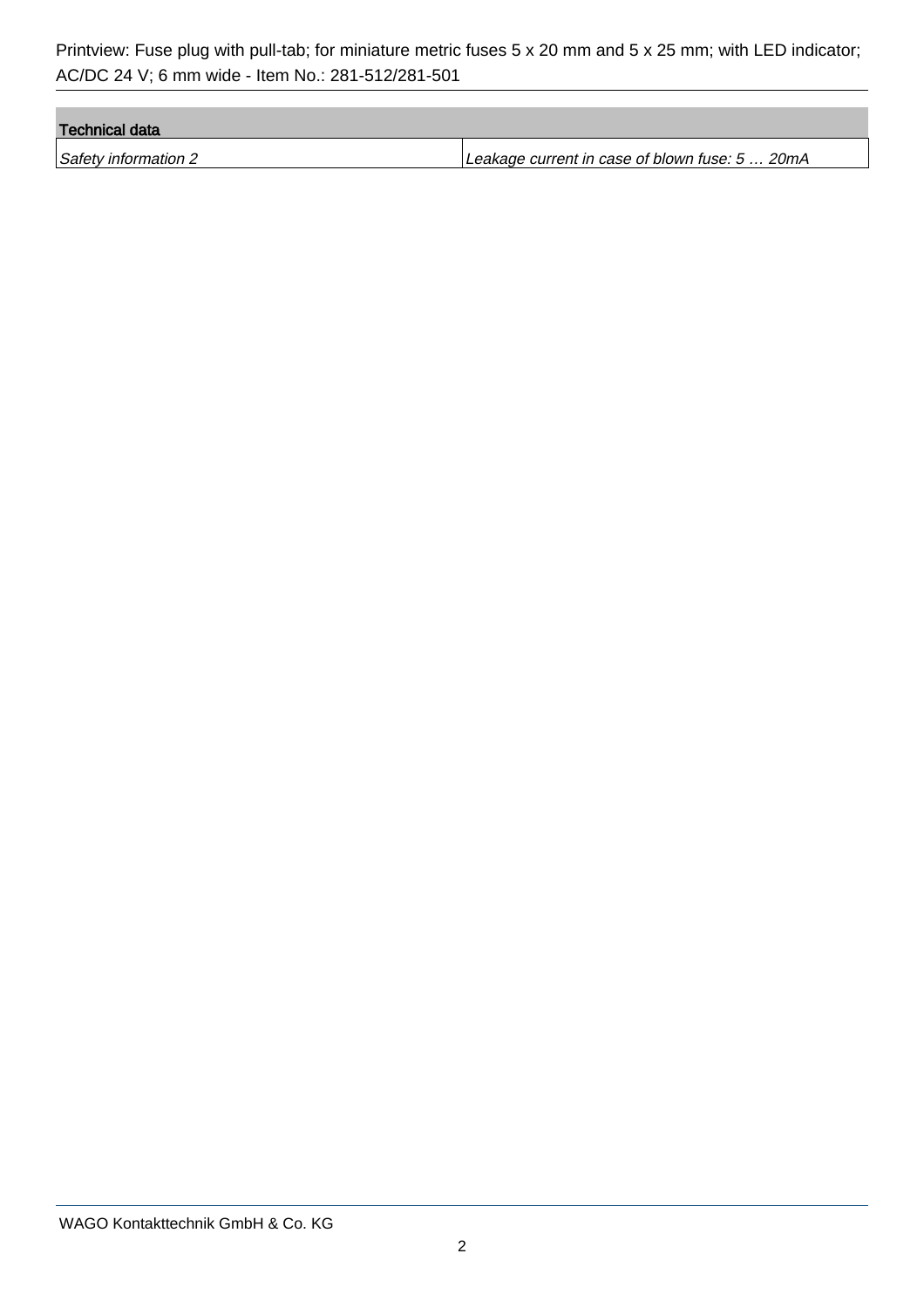Images & drawings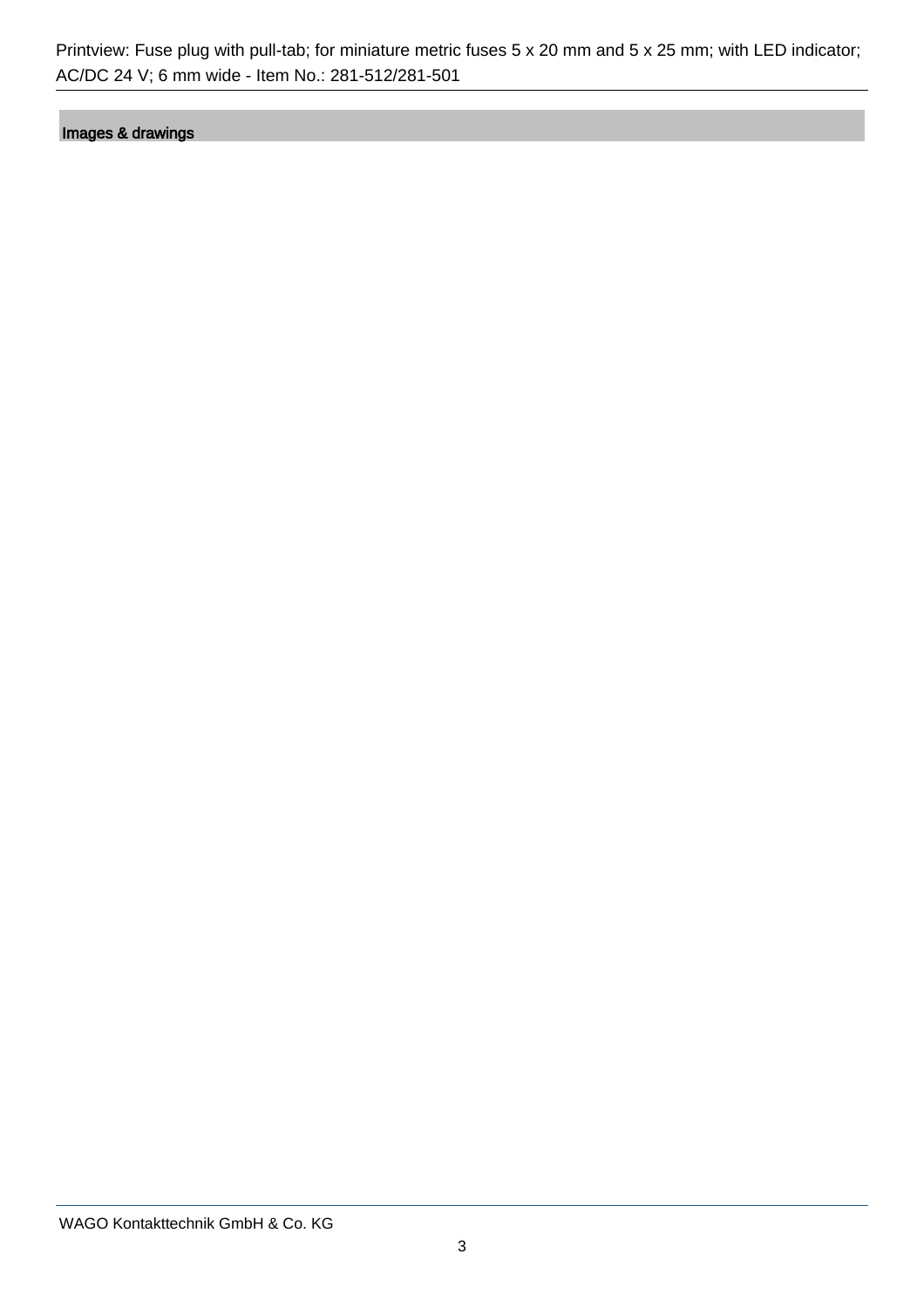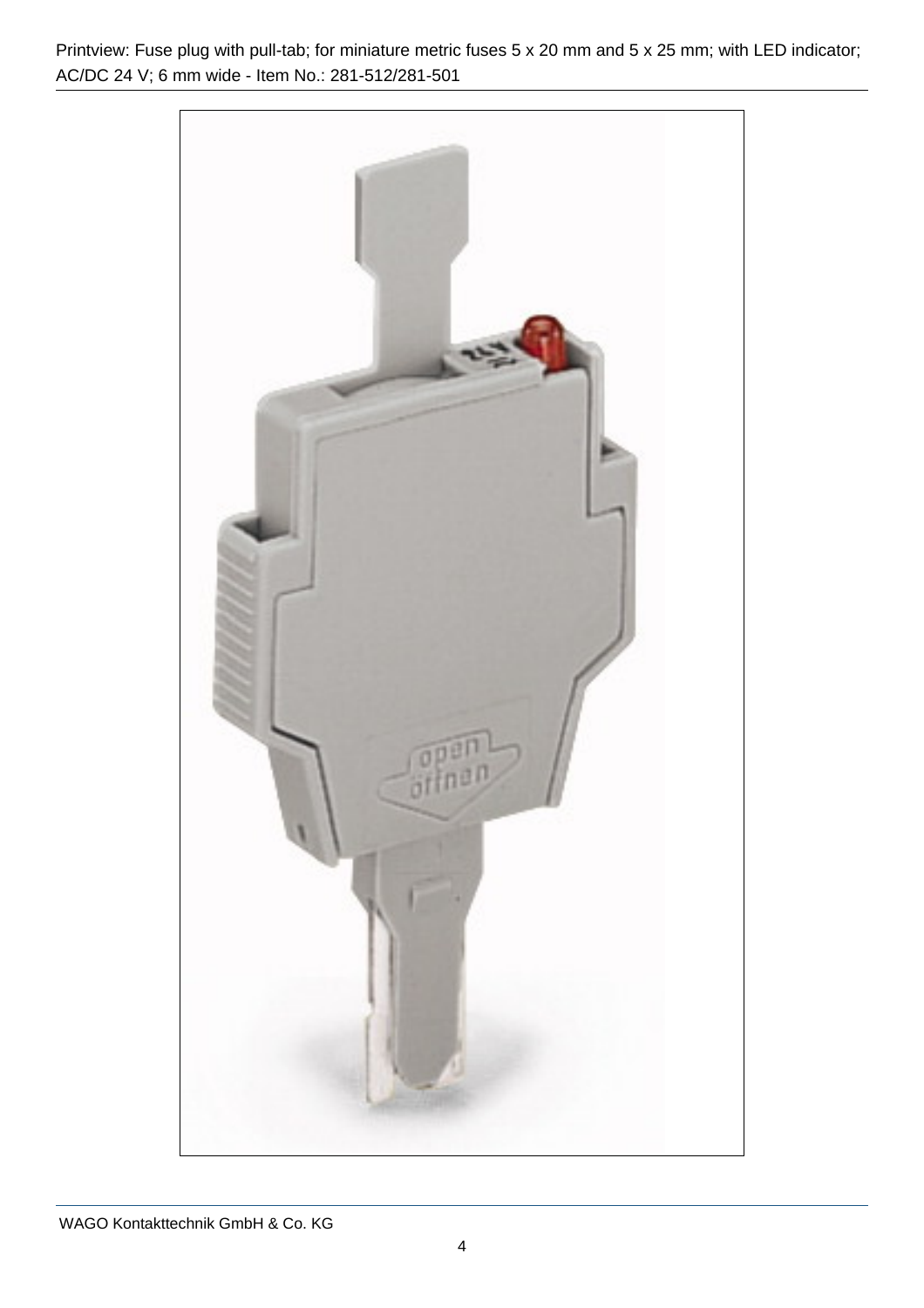$\overline{\phantom{0}}$ 





 $\Box$